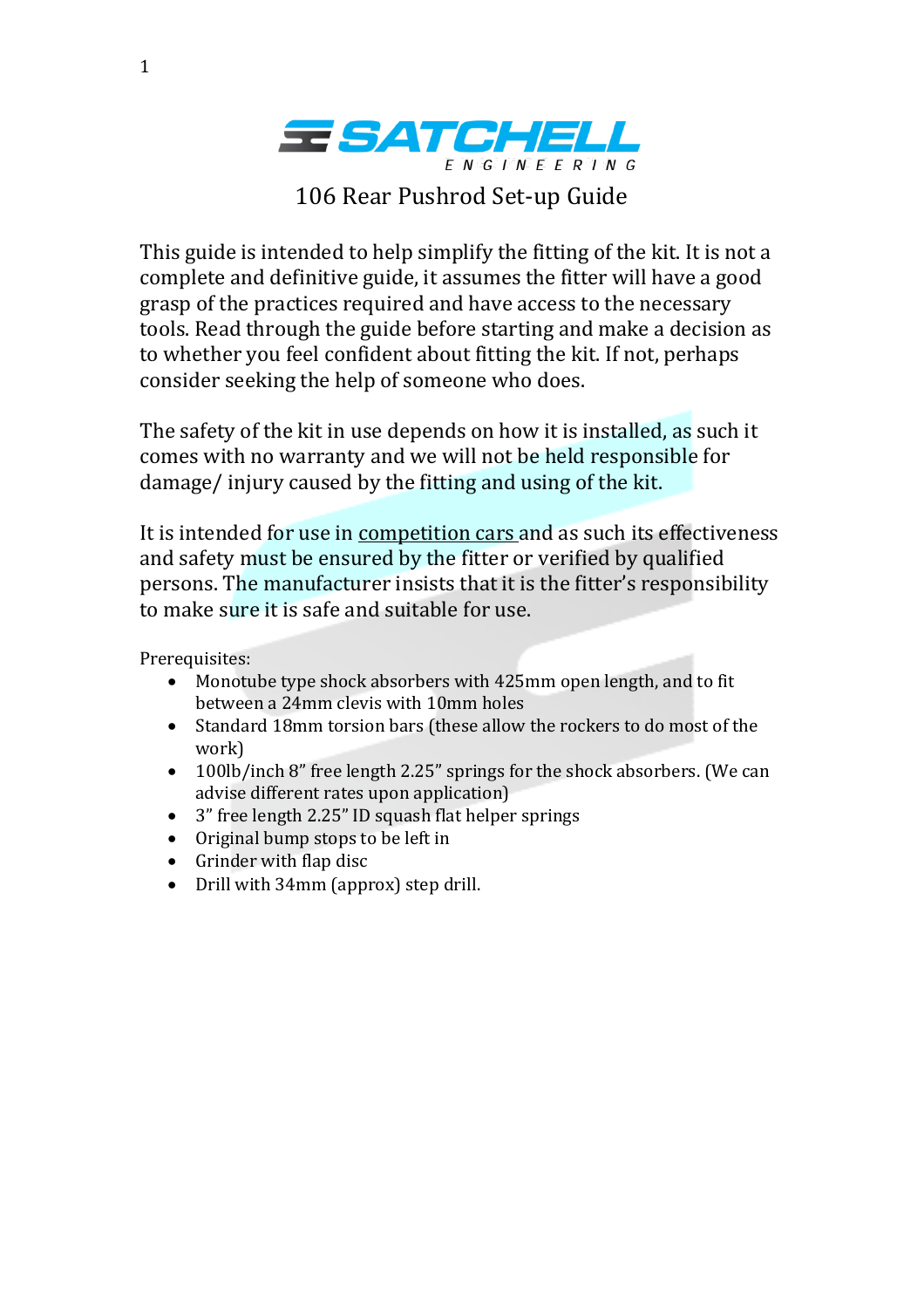## Solid Mounts

In ALL circumstances of using the rear kit you MUST fit the solid mounts to the rear beam. Using this kit without these fitted will allow movement on the bracing/ rocker pins, leading to premature failure. It is imperative that these are fitted. The large washers that are fitted to the axle originally are to go between

the shell and the top of the solid mounts. This allows for correct spacing and spreads the loading of the axle. There should NOT be one fitted to the lower side of the solid mounts.

Once the solid mounts are fitted and the rear axle is in place, it is advisable to use a transmission jack to support it underneath the car. There is a small casting mark on the nearside casting that needs to be ground off (in picture) to allow the nearside rocker stub to be fitted. It is just below the the original upper shock absorber bolt hole.



Fit both rocker stub pins and the horizontal brace between them. Loosely do up the M12 bolts in the brace and the rearward axle bolts to the shell, not forgetting the washers between.

Leaving the transmission jack in place, you will need to get in to the boot of the car. There is a small hole in the middle that lines up with the hole in the horizontal brace that you have just fitted. (Citroen AX will need one drilling.) The top side of this hole needs to be enlarged to approximately 34mm to fit the supplied square washer. Using a magnet, lower the washer into the channel in the boot floor. Fit the M10 cap head, and catch nut. Do not do up tight.